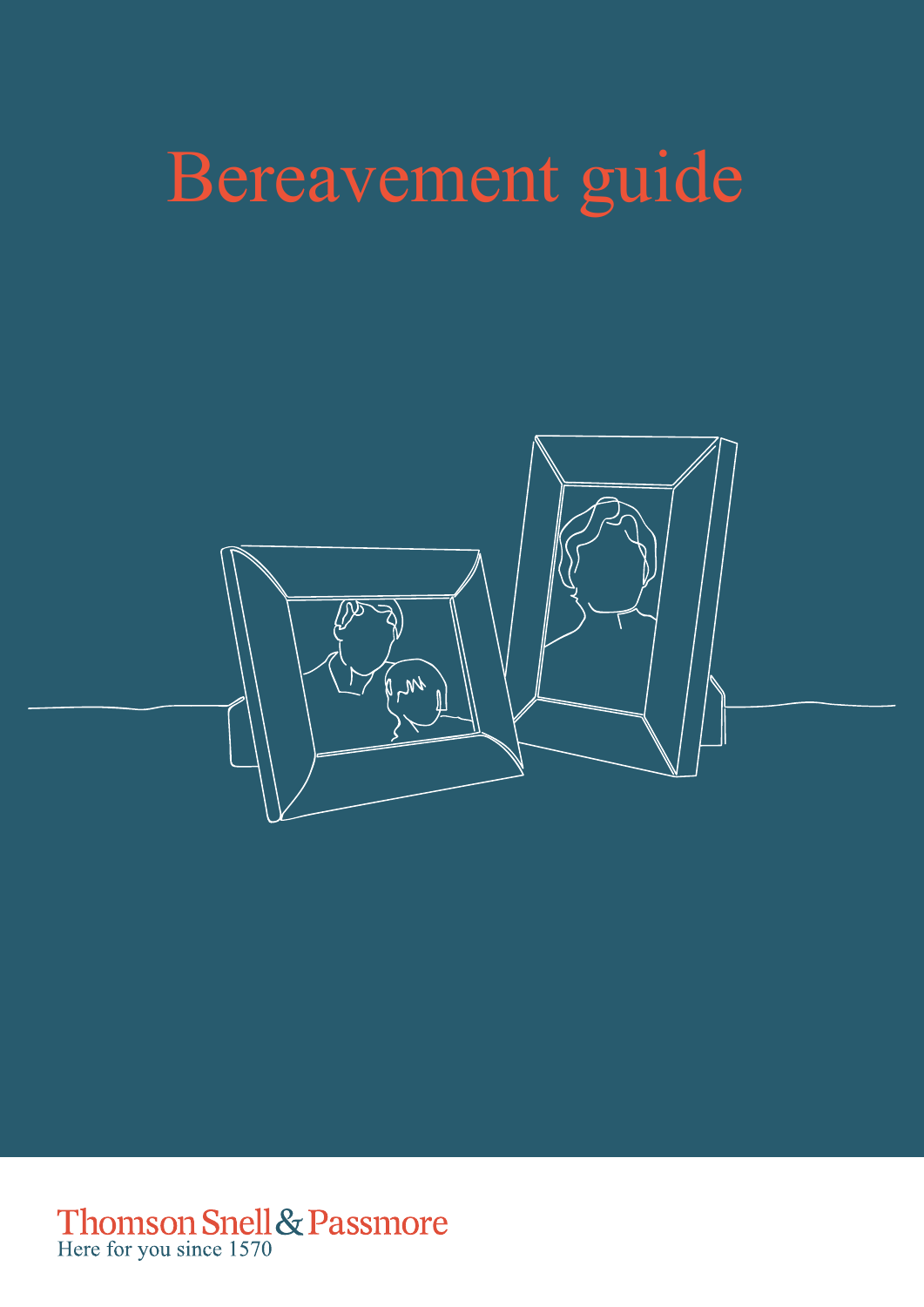**When someone dies there are practical matters which need to be addressed. We have included in this guide some of the main steps to be undertaken and hope that you will find it helpful at this difficult time.**

| Details on how to register the death and practical steps for the home and personal<br>possessions.             |  |
|----------------------------------------------------------------------------------------------------------------|--|
| Making a start on matters <b>matters</b> and the substitution of the start of matters and the start of matters |  |
| A check list notifying organisations that had dealings with the deceased.                                      |  |
|                                                                                                                |  |
| A quick guide to terms used when sorting the estate.                                                           |  |
|                                                                                                                |  |

Most commonly asked questions or concerns you might be facing.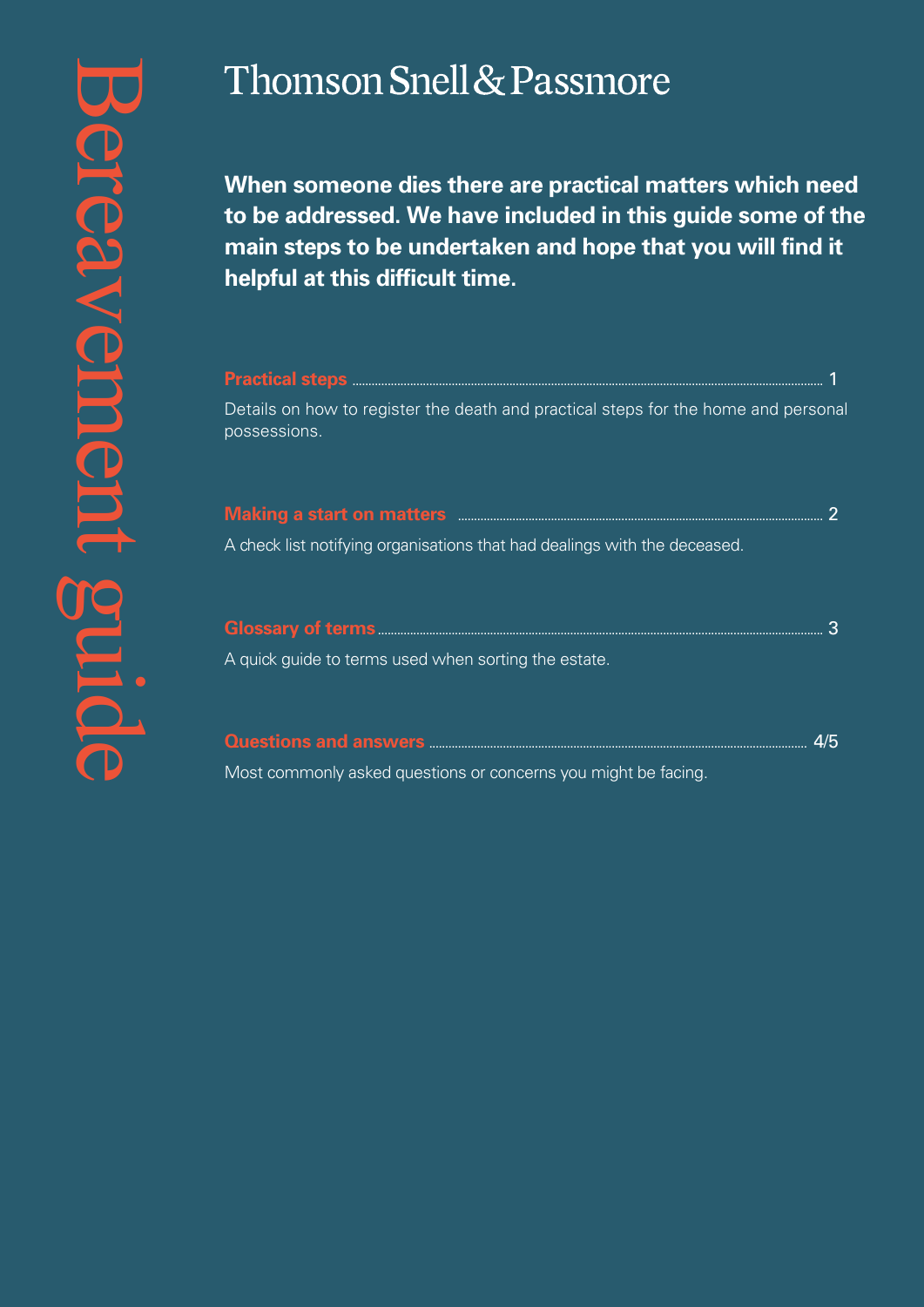## Bereavement guide

### **First things first – the practical steps**

Register the death within five days unless a coroner is investigating the circumstances

#### **Who can register?**

- A relative
- A person present at death
- Someone who lived in the house where the person died
- A person arranging the funeral
- A responsible person from the hospital or care home where the person died
- Funeral Director.

#### **Make an appointment with the local registrar's office**

#### **Items to take with you**

- Medical cause of death certificate issued by the doctor
- Birth, death, marriage or civil partnership certificates (if available)
- Means of payment.

#### **Information you need to know**

- The date and place of death
- The date and place of birth
- The occupation of the deceased or whether they were retired
- The deceased's full name and address at the date of death and any other names they might have been known by
- The deceased's maiden name (where appropriate)
- Full name and occupation of the spouse or civil partner, if any
- Your full name, address and relationship to the deceased.

#### **What you will be provided with**

- A death certificate will be produced free of charge. You will need copies to deal with the deceased's affairs and there is a charge for these
- Complete the form provided to notify the Department of Work and Pensions of the deceased's death
- A green form for the funeral arrangements which should be provided to the undertakers
- Details of the 'Tell Us Once' service to notify government bodies of the deceased's death. This is free.

#### **Arrange the funeral and celebrations of life and notify the family and friends**

**Contact the solicitor** holding the will of the deceased to notify them and check if there are any specific funeral arrangements provided in the deceased's will.

For more help and advice contact Thomson Snell & Passmore on 01892 510000.

#### **Practical steps**

- Remove valuables from the empty property
- Drain water system
- Cancel milk and paper deliveries
- Notify home insurers
- Inform landlord
- Make provisions to secure the property on the day of the funeral
- Rehome any pets of the deceased

Post redirection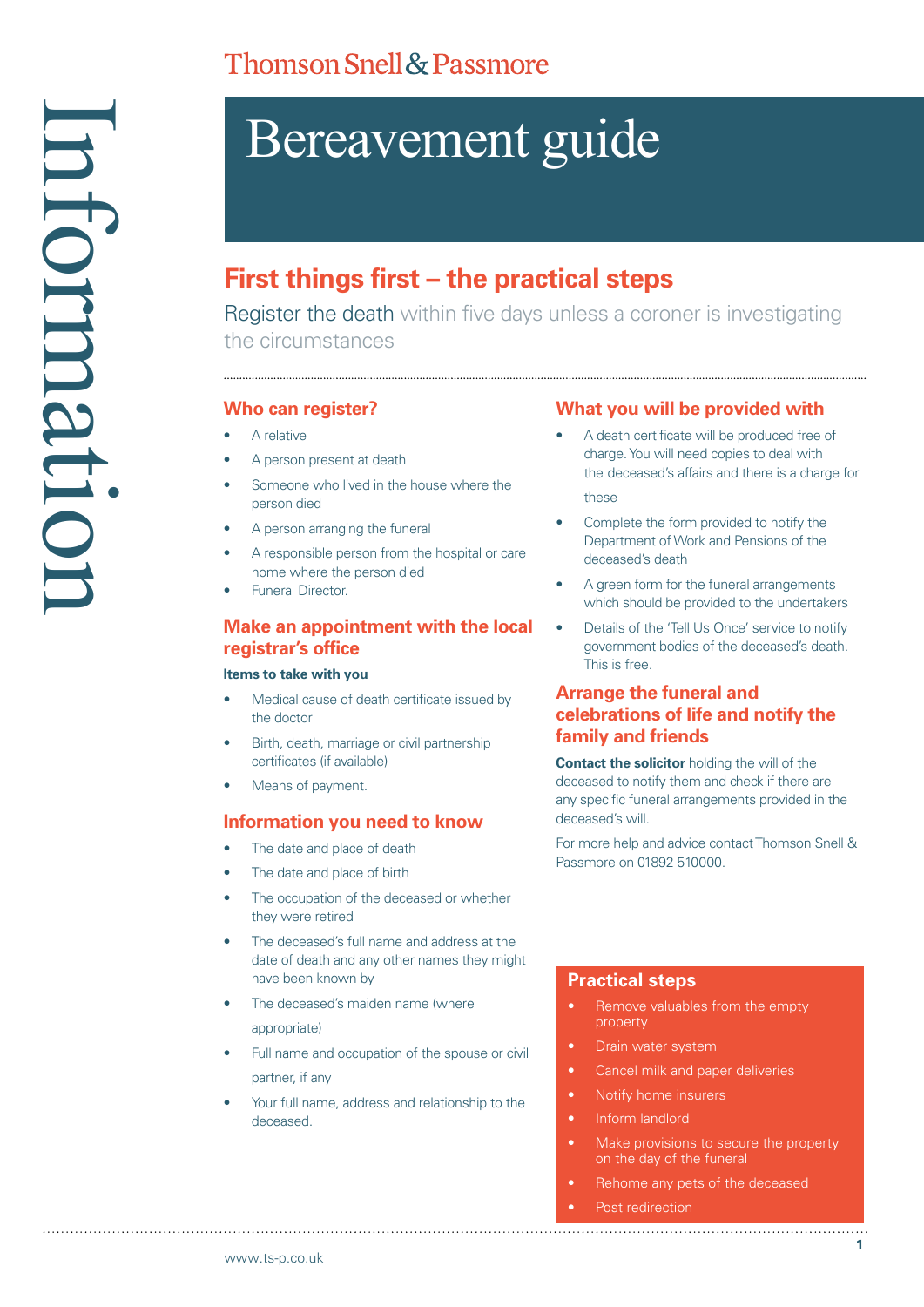## Bereavement guide

## **Making a start on matters - the first steps**

Notification to organisations that had dealings with the deceased. Tick the list as you work through it.

| <b>Healthcare</b>                                    |                                                                         | <b>Work/pensions/benefits</b> |                                                                                                                 |  |  |
|------------------------------------------------------|-------------------------------------------------------------------------|-------------------------------|-----------------------------------------------------------------------------------------------------------------|--|--|
|                                                      | Hospital/clinic                                                         |                               | Department for Work and Pensions (DWP)                                                                          |  |  |
|                                                      | Family doctor/NHS                                                       |                               | Any employer                                                                                                    |  |  |
|                                                      | Dentist/optician                                                        |                               | Any private/company pension provider                                                                            |  |  |
|                                                      | Social Services day care/meals<br>on wheels etc.                        |                               | <b>General</b>                                                                                                  |  |  |
|                                                      | <b>Money matters</b>                                                    |                               | Inform the car insurance company & break down<br>cover                                                          |  |  |
|                                                      | <b>HMRC</b>                                                             |                               | Return driving license to Driving Vehicle Licensing<br>Agency (DVLA)                                            |  |  |
|                                                      | Bank, building societies, credit card                                   |                               | Return/cancel any bus or travel pass                                                                            |  |  |
|                                                      | companies                                                               |                               | Return disabled badge to local authority                                                                        |  |  |
|                                                      | Cancel direct debits/standing orders                                    |                               | Return the deceased's passport for<br>cancellation to The Passport Agency                                       |  |  |
|                                                      | National Savings and Investments<br>Financial organisations that manage |                               | Notify internet service provider e.g. Facebook,<br>Apple Music and any online subscriptions<br>including gaming |  |  |
|                                                      | investments of the deceased                                             |                               | Lifeline and return any mobility aids/equipment                                                                 |  |  |
| <b>Making a start on matters - household matters</b> |                                                                         |                               |                                                                                                                 |  |  |
|                                                      | <b>Utility providers</b>                                                |                               |                                                                                                                 |  |  |
|                                                      | Water, gas and electricity                                              |                               | The property insurers that the property is<br>unoccupied                                                        |  |  |
|                                                      | Telephone/broadband                                                     |                               | Using the Tell Us Once service will inform                                                                      |  |  |
|                                                      | Mobile phone provider                                                   |                               | the Department for Work & Pensions                                                                              |  |  |
|                                                      | Council tax                                                             |                               | (DWP) HMRC, HM Passport Office and<br>library                                                                   |  |  |

#### **Instruct**

|                        | Film and TV packages                                                | <b>Instruct</b>                                                   |
|------------------------|---------------------------------------------------------------------|-------------------------------------------------------------------|
| <b>Postal services</b> |                                                                     | A firm of solicitors to assist with the                           |
|                        | Arrange to re-direct post                                           | administration of the estate or aspects of it                     |
|                        | Contact the Bereavement Register to stop<br>unwanted post/junk mail | Cancel burglar alarm package and request<br>refund if appropriate |
|                        | <b>Inform</b>                                                       | Cancel breakdown cover and request a<br>refund                    |
|                        | The landlord                                                        | Cancel boiler cover and request a refund,                         |

| Cancel boiler cover and request a refund, |
|-------------------------------------------|
| again if appropriate                      |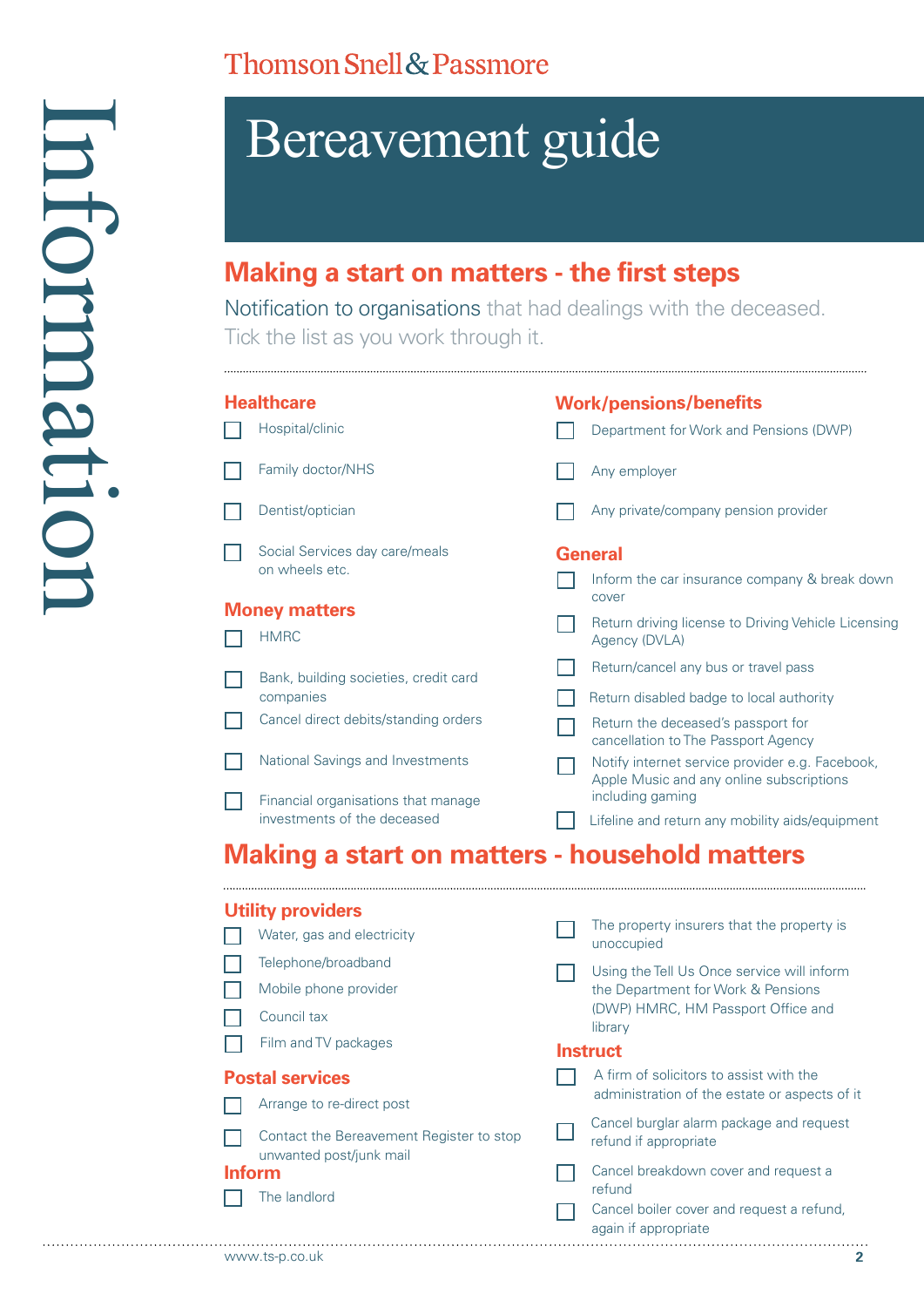## Bereavement guide

### **Sorting out the estate - what you need to know**

Glossary of terms

- **• Assets** all monies, investments, land, property of the deceased
- **Beneficiary** a person entitled to receive money property under the will or intestacy rules jjjjjjjjjjjjjjjjjjjjjjjjjjjjj
- **• Chattels** personal possessions including motor vehicles and personal number plates
- **Estate** all assets and liabilities of the deceased
- **Executors** named individuals appointed by the deceased in their will to deal with the estate
- **Intestate** where the deceased died without leaving a will
- **• Legacy** specific money, property or possessions left to a person under a will
- **• Liabilities** all debts of the deceased, outstanding bills and expenses, money owed by the deceased
- **Personal representative** the person(s) legally entitled to deal with the estate as executor(s) or administrator(s) where there is no will
- **• Probate** Grant of Probate issued to the executor of a will, Grant of Letters of Administration issued to an administrator where there is no will, Grant of Representation - all types of grant
- **Residuary beneficiary** a person(s) entitled to a share of the estate after all the funeral charges, expenses and legacies have been paid
- **Testate** where the deceased died leaving a valid will.

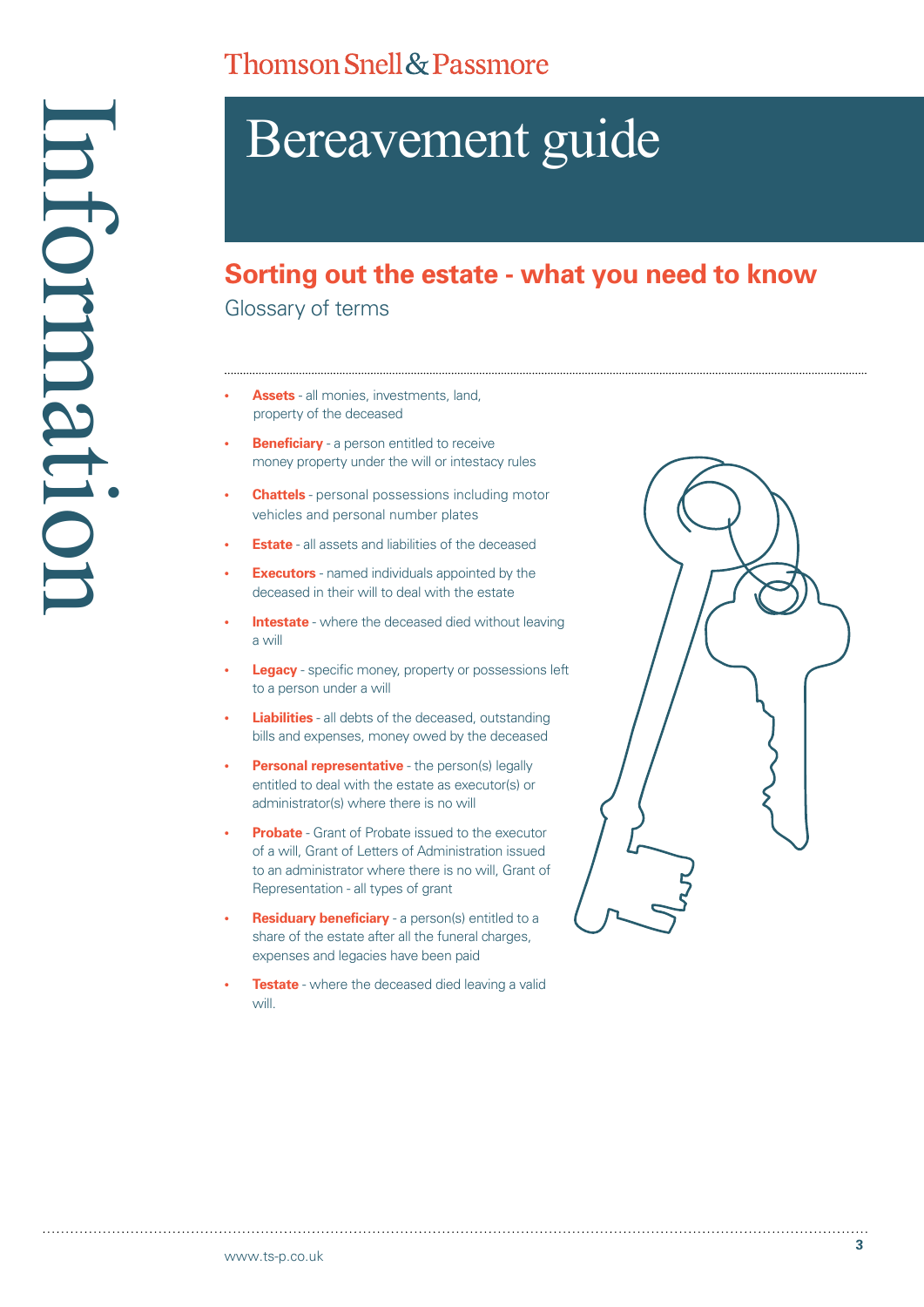## Bereavement guide

### **Questions and answers**

A brief quide

#### **Is there a 'reading' of the will?**

This is not something which is usually required in modern times. If a solicitor is instructed they can provide a breakdown of the terms of the will to the executors and will formally notify all beneficiaries.

#### **I do not understand the terms of the will**

You should take legal advice on the terms of the will which can be provided by us under a limited work remit if required.

#### **There is a trust mentioned in the will – what do I need to do about this?**

You should take legal advice on the terms of the trust and we can offer services in this regard tailored to your needs.

#### **When is probate required?**

You may need to apply for probate depending on the size and nature of the estate. Probate is a legal process that gives a person or persons the right to deal with the estate.

#### **Can I apply for probate myself?**

It is possible to apply for probate and guidance is given on the Probate Service website www.justice.gov.uk/courts/probate

#### **Is it quicker to apply for probate myself?**

A personal application may be made either online or by post, but the fee payable is higher than the fee for a solicitors applications. Neither is generally any quicker than the other, but in exceptional circumstances a solicitor's application may be expedited with approval from the Probate Registry. on a formal footing.

#### **What assets do I need to consider?**

All assets held in the sole name of the deceased and also those held in joint names with another person. Where assets are held in a joint account where the deceased provided all the funds then this must be treated as if it were a sole asset (e.g. 100% of it goes into the estate not a percentage).

#### **Can I deal with the deceased's car without or before a Grant of Probate is obtained?**

The personal representatives with the agreement of the beneficiaries of the will can deal with the disposal of the car before Grant of Probate.

#### **Do I need to do anything with the title deeds to the deceased's property?**

How you deal with the deceased's property will depend on how the property is held and the terms of the will/intestacy. We have an experienced Conveyancing team which can help you.

#### **Do I need to notify HM Revenue & Customs?**

The lifetime tax affairs of the deceased will need to be settled and this can be incorporated into the administration of the estate. We offer a personal income tax return service through our Tax department.

#### **When should I seek professional help with an estate?**

It is highly recommended to seek professional help in most cases whether the estate is taxable or not. If there are family problems or friction it is often less stressful for a professional firm to be involved to keep the administration of the estate